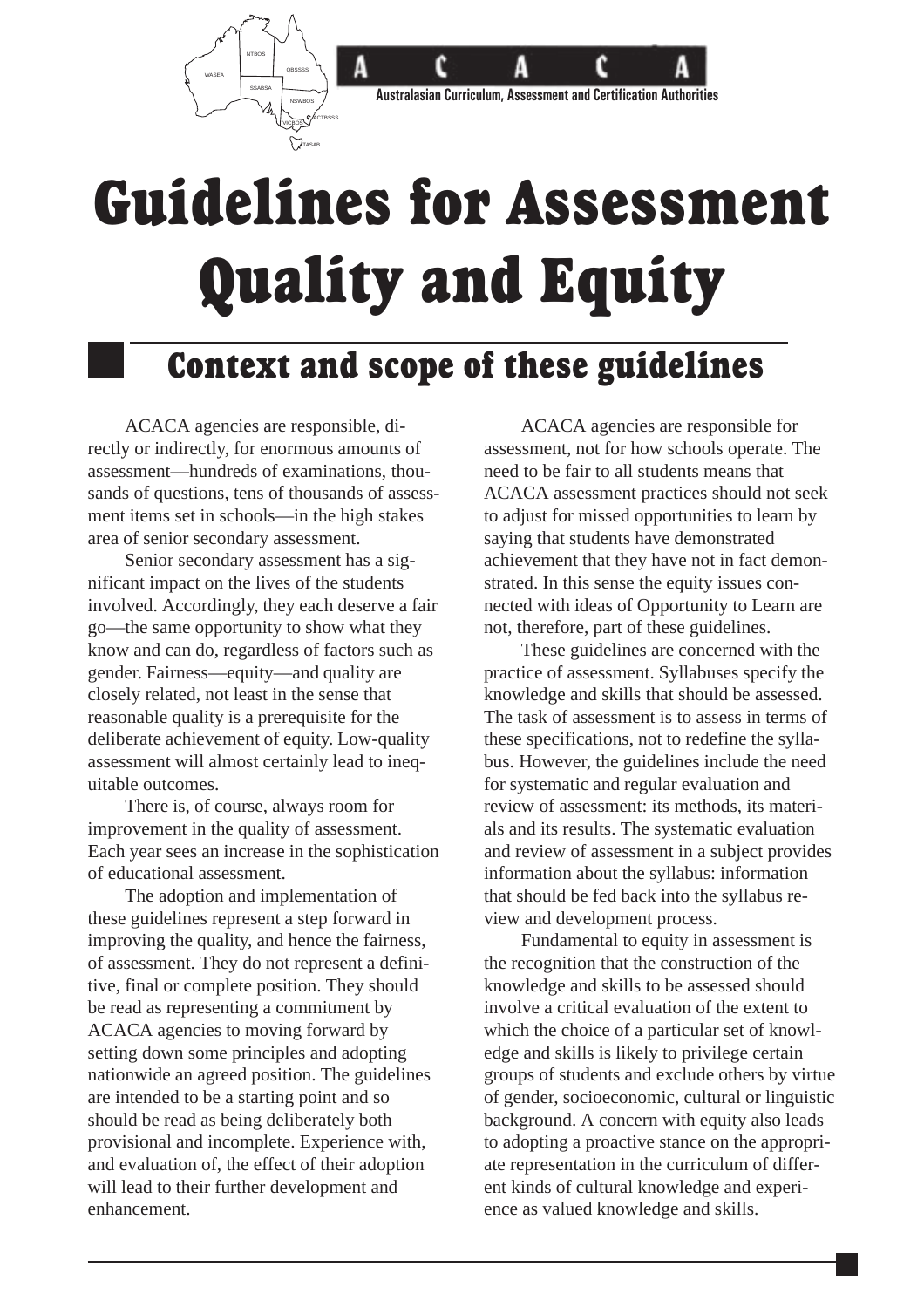## Guidelines for assessment quality and equity

(Note: **Bold** text indicates references to the guidelines.)

These guidelines are about the quality of assessment - methods, materials and results - and hence implicitly and explicitly about equity. The principal touchstone of quality in assessment is the extent to which it gives students a fair go .

To **certify1** achievement in a subject requires **assessment** of **students**' command of the **knowledge and skills** defined and required by the syllabus. This assessment occurs through **a set** of assessment instruments. **Assessment instruments** include such devices as supervised examinations, assignments, projects, practicals, orals, aurals, observational schedules and portfolios. Assessment occurs under various **conditions** - supervision, notice, access to resources, times, dates, handing-in procedures and acceptance of late submissions. Each assessment instrument comprises one or more **assessment items**. An assessment item requires a response from students in one or more of a variety of **modes** such as multiple choice, short answer, paragraph, extended written response, oral, graphical, diagrammatic and so on. As well as the knowledge and skills that are the direct focus, assessment items draw on **assumed knowledge** and often make use of **background material** contextualising the task presented. **Cues** and the **layout** of assessment items provide guides to students about the requirements of the task set by the item. Assessment items are devised by **item writers** and selected and combined into assessment instruments by **test designers**<sup>2</sup> .

2 Frequently, of course, the test designer is also the item writer.

These guidelines were endorsed at the Australasian Curriculum, Assessment and Certification Authorities (ACACA) meeting in August 1995.

The development of the guidelines was funded by the Commonwealth Department of Employment, Education and Training.

Printed by the Queensland Board of Senior Secondary School Studies, PO Box 307, Spring Hill, Qld 4004, Australia.

For more information, contact Reg Allen, Deputy Director-Analysis & Resources, QBSSSS, telephone (07) 3864 0259, fax (07) 3221 2553.

<sup>1</sup> Agencies may need to replace some or all of the highlighted terms with the terms they currently use.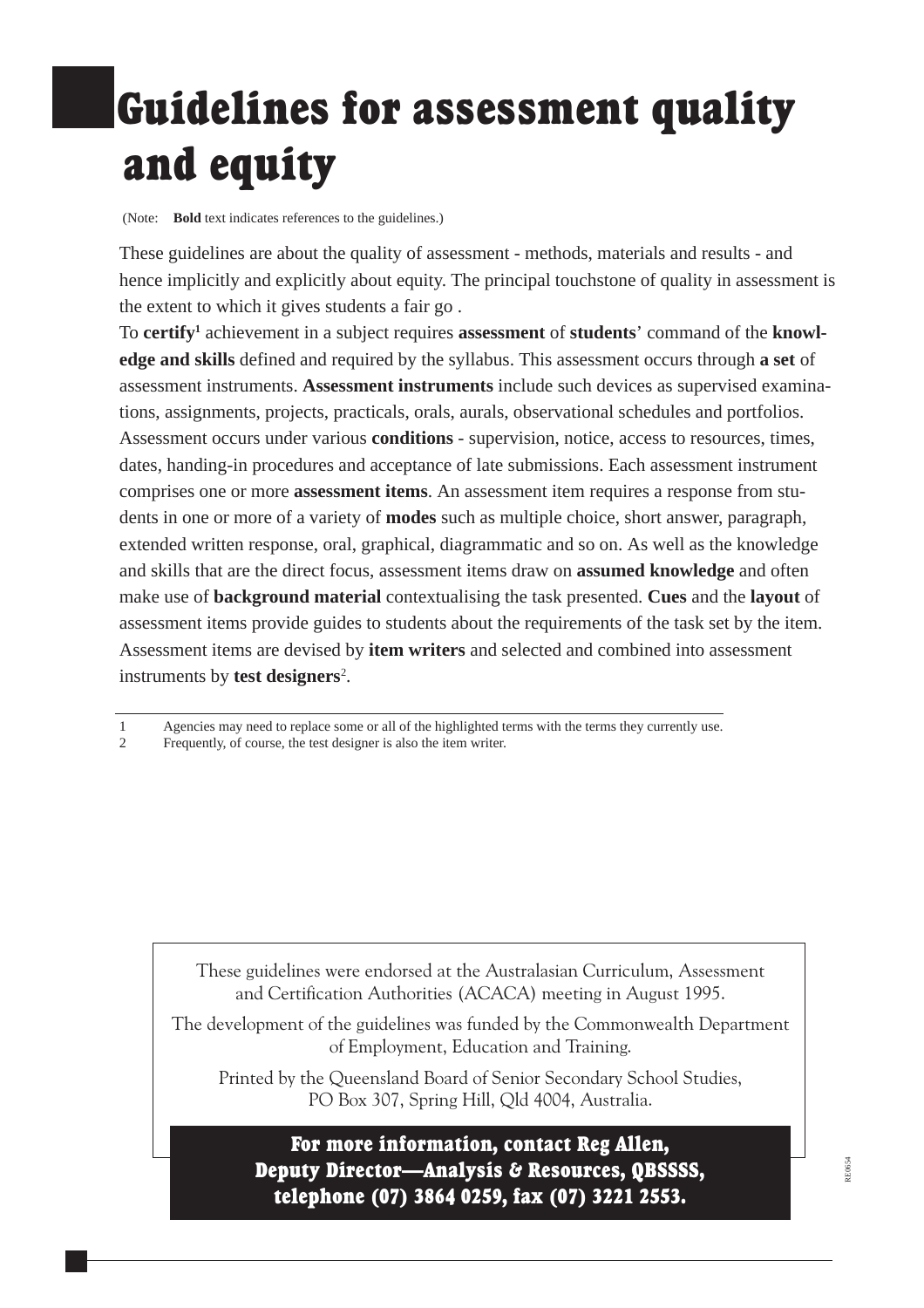### For quality, and hence equity

#### Each assessment item should:

- actually assess what the item writer intends it to assess
- assess what on face value it purports to assess
- only require for its successful completion the decoding of a subtext after critical examination of the necessity and appropriateness of this requirement
- use specialist language or jargon as an aid to clarity and accuracy and not as an irrelevant obstacle to successful demonstration of the required knowledge or skill
- only involve the reproduction of gender, socioeconomic, ethnic or other cultural stereotypes after careful consideration of the necessity of such reproduction
- in order to avoid being itself a barrier to students' demonstrating their command of the characteristic the item is supposed to assess:
	- be clearly presented through appropriate choice of layout, cues, visual design, format and choice of words
	- state its requirements explicitly and directly
	- use as background material and require as assumed knowledge only that to which students may reasonably be presumed to have had ready access
- be marked by explicit, clear, unambiguous, criteria declared in advance that:
	- allow the student to identify appropriate ways to demonstrate command of the required knowledge and skills
	- allow the marker to recognise, where appropriate, different ways in which a student may demonstrate command of the required knowledge and skills

#### Each assessment instrument should:

- give students clear and definite instructions
- be used under clear, definite and specified conditions that are substantially the same for all
- be used under conditions that do not present an inappropriate barrier to the equal participation of all

#### Each set of assessment instruments used to assess a student's achievement in a subject should:

- involve the use of a range and balance of background contexts in which assessment items are presented
- involve a range and balance of types of assessment instruments and modes of response, including a balance and range of visual and linguistic material involve a range and balance of conditions

#### Each agency should endeavour to improve assessment practices for which it bears responsibility:

- by regular review of the methods, materials and results of assessment
- by including an examination of equity in quality control and quality assurance procedures such as research and data analysis
- by training item writers, test designers and markers directly employed by the agency
- by communicating its quality requirements to suppliers of assessment items and instruments
- by promoting the adoption of these guidelines by teachers responsible for schoolbased assessment contributing to results certified by the agency.